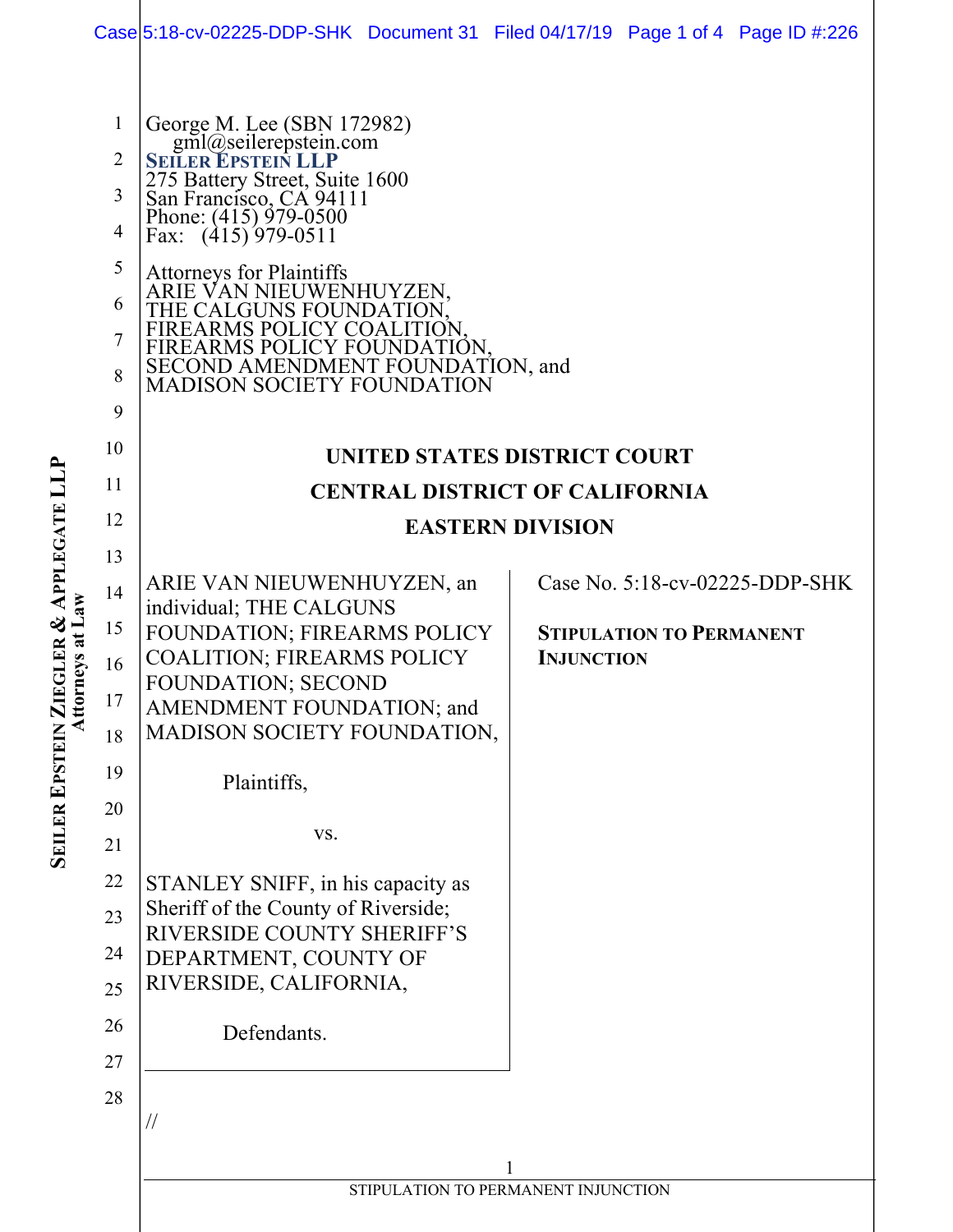1 2 3 4 5 6 7 8 9 In furtherance of a settlement reached by and between all parties, made on March 11, 2019, the parties to this action, plaintiffs Arie Van Nieuwenhuyzen, The Calguns Foundation, Firearms Policy Coalition, Firearms Policy Foundation, Second Amendment Foundation and Madison Society Foundation ("plaintiffs") and defendants Chad Bianco (sued herein in the name of his predecessor, Stanley Sniff, in his official capacity as the Sheriff of the County of Riverside), the Riverside County Sheriff's Department, and the County of Riverside, California ("defendants") hereby agree and stipulate to the issuance of a permanent injunction, and hereby request this Court to enter judgment herein, as follows:

1. The Court has jurisdiction over this action pursuant to 28 U.S.C. § 1331, 1343, 2201, 2202 and 42 U.S.C. § 1983.

2. Venue is proper as to all parties in this District.

3. Defendants (and in the case of Sheriff Bianco, his predecessor) were served with the summons and complaint on October 25 and 26, 2018.

4. Plaintiffs filed a motion for preliminary injunction on October 24, 2018, in which they assert that they demonstrated a likelihood of prevailing on the merits of their claim, insofar as defendants' policies regarding the issuance of permits to carry concealed weapons ("CCW Policy") prevented lawful permanent residents, who are otherwise qualified, from applying for CCW permits, that such policies violate the Equal Protection Clause of the 14th Amendment of the United States Constitution, and that such aspect of the CCW Policy is also and otherwise preempted by state law.

24 25 26 27 28 5. Plaintiffs' motion for preliminary injunction further alleged that irreparable injury would result in the absence of injunctive relief, due to the deprivation of constitutional rights, and that the balance of relative harms and burdens weighed in favor of granting plaintiffs the injunctive relief requested, and it is in the public interest to prevent the violation of a party's constitutional rights.

10

11

12

13

14

15

16

17

18

19

20

21

22

23

2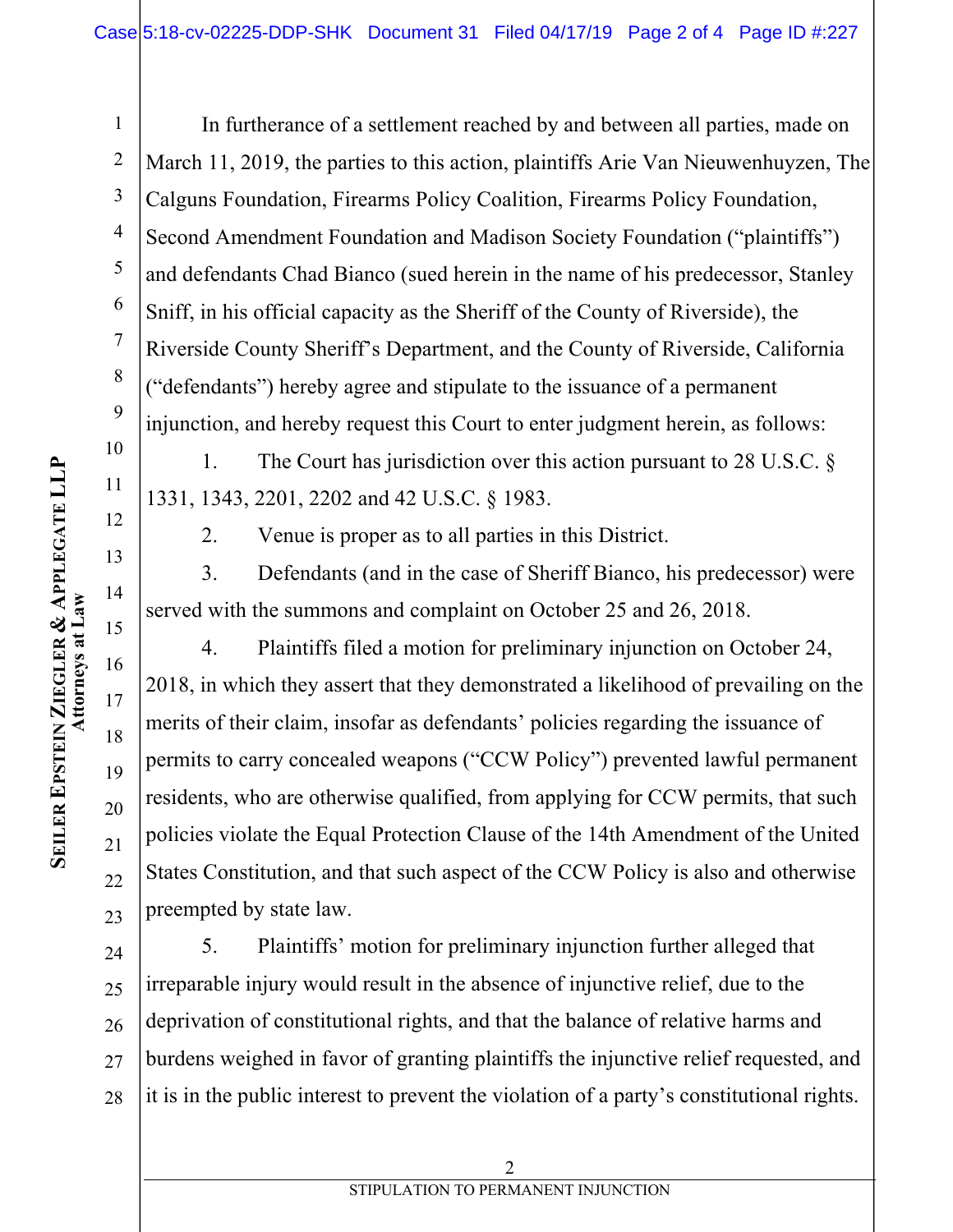1 2 6. Defendants filed a statement of non-opposition to the plaintiff's motion for preliminary injunction on March 15, 2019.

3

4

5

6

7

8

9

10

11

12

13

14

15

16

17

18

19

20

21

22

23

24

7. Without admitting liability or conceding any damage to any of the plaintiffs herein, defendants agree to entry of an order of injunctive relief which would provide as follows:

Defendants are now and hereby enjoined from enforcing, and continuing to enforce, implement or abide by any policy regarding the issuance of permits to carry concealed weapons (CCWs) to the extent that such policy prohibited non-U.S. citizens who are otherwise qualified, lawful permanent residents of the County of Riverside, and who are not otherwise prohibited from owning firearms, from applying or obtaining a permit to carry a concealed weapon under state law, Cal. Pen. Code § 26150, et seq.

8. Defendants shall have thirty (30) days to finalize all changes to their CCW policy, and eliminate any and all U.S. Citizenship requirements from the Riverside County Sheriff Department's website describing the CCW process, and from its CCW application forms.

9. Defendants waive the requirement of a bond for any injunction entered pursuant to this stipulation.

10. The issue of plaintiffs' attorneys' fees arising under 42 U.S.C. § 1988 has been resolved separately, and to the satisfaction of the parties.

11. The parties waive any further finding of facts necessary to enter injunctive relief under Rules 52 and 65 of the Federal Rules of Civil Procedure.

12. Plaintiffs shall present this stipulation to the Court, and hereby request that judgment be entered hereon.

25 27 13. The Court shall retain jurisdiction to enforce the terms of this Stipulation, its injunction, the judgment, and the settlement agreement. SO STIPULATED.

Attorneys at Law **Attorneys at Law ZIEGLER EPSTEIN ER SEIL**

**&**

**APPLEGATE LLP**

26

28